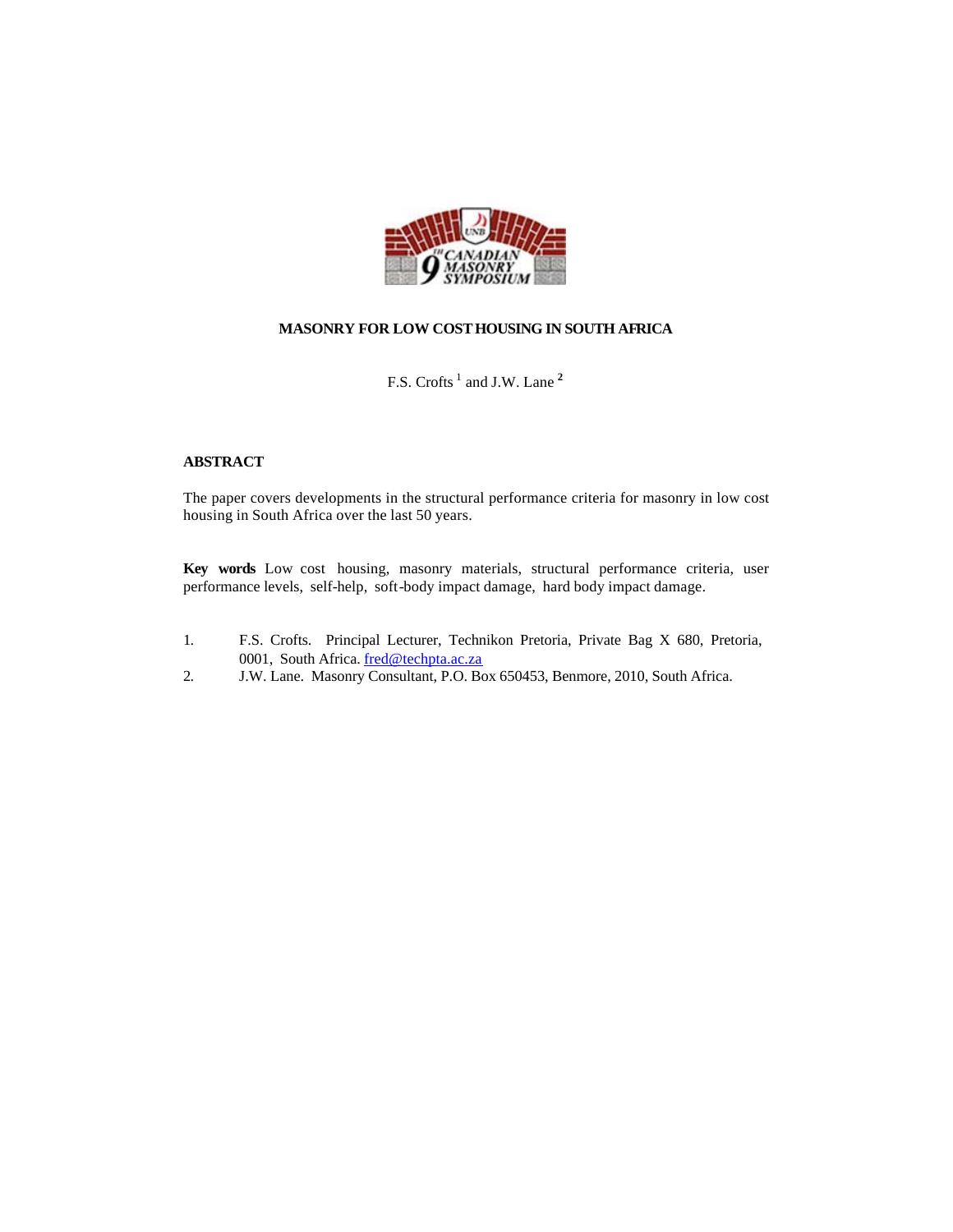## **INTRODUCTION**

Masonry is the accepted and traditional form of wall construction for all housing in South Africa.

In the post World War II period, where there was a considerable demand for low cost housing, there was a need to re-assess all aspects of the structural performance criteria of house construction to ensure that limited financial resources were spent to optimum advantage. In particular the strength, stability, robustness, durability and serviceability of the masonry walling was important. Also important, but not covered in detail in this paper is the thermal performance, resistance to rain penetration, condensation and fire of walls. House plan areas, normally were generally around 30 to 50  $m^2$ .

The CSIR National Building Research Institute summarised their findings in their publication costs of Urban Bantu Housing in South Africa (Bantu means the people) (CSIR, 1954).

In 2000 the Joint Structural Division of The South African Institution of Civil Engineering and The Institution of Structural Engineers (United Kingdom) published a code of practice Assessment of the performance of housing units in South Africa (JSD, 2000).

"It is generally accepted that where minimum structural performance criteria for housing have been established, structural engineers can design in a more cost efficient manner. In the absence of such criteria, there is a marked tendency to over-design structurally with wasteful expenditure or to overlook local materials with unknown performance characteristics" (JSD, 2000).

Two-user performance levels are recognised, the basic characteristics of which are given in Table 1.

| User performance level | Basic characteristics                                                                                                                                                                                                                                                                                                                                                                                            |
|------------------------|------------------------------------------------------------------------------------------------------------------------------------------------------------------------------------------------------------------------------------------------------------------------------------------------------------------------------------------------------------------------------------------------------------------|
|                        | Focus is on producing basic shelter/starter housing units<br>(detached units) at low initial cost with limited finishes,<br>recognising that shorter maintenance cycles then that<br>contemplated in User Performance Level 2 may be<br>required.<br>Mortgage lending finance is not involved; short-term loan<br>finance may be involved <sup>*</sup> .<br>Limited moisture penetration through walls and roofs |
|                        | permitted in abnormal storms.                                                                                                                                                                                                                                                                                                                                                                                    |
| っ                      | Focus is on producing a durable housing unit which<br>requires infrequent maintenance.<br>Mortgage lending finance is usually involved.                                                                                                                                                                                                                                                                          |

Table 1. Basic characteristics of user performance levels

\* Housing units may be constructed in terms of self-help / sweat equity schemes.

In Annex A details are given on the differences between user performance levels.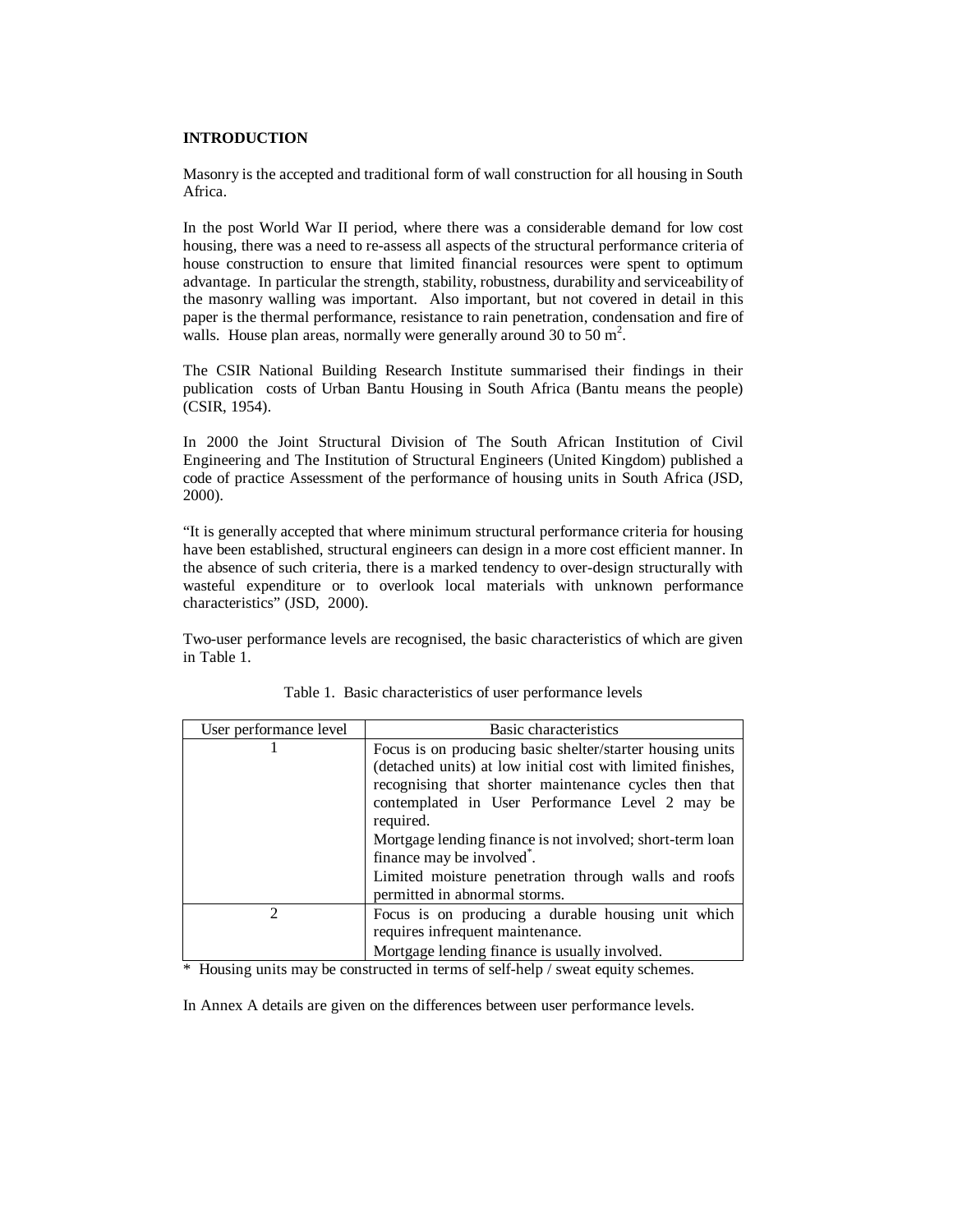## **MASONRY MATERIALS**

### **Masonry units**

Burnt clay bricks of imperial size,  $222 \times 106 \times 73$  mm and hollow concrete blocks,  $444 \times$ 220 x 220 were the basic masonry-walling units in the 1950's with wall thicknesses of 220 mm (solid) or 270 mm (cavity).

In the second millennium wall thicknesses of 90 140 and 190 mm are specified, mostly single leaf walls with accent on the rationalization of sizes of modular dimension. Nominal compressive strengths of units specified are 5 MPa for solid units and 3 MPa for hollow units (based on load over overall area of unit). With concrete masonry units, drying shrinkage was limited to 0,06%. Burnt clay bricks (many sun dried clay bricks, normally referred to as Kimberly bricks, were used by pioneers developing the hinterland) were categorised for irreversible moisture expansion (category 1 0,00 – 0,05%, category  $2 > 0.05 - 0.10$ %, category  $3 > 0.10 - 0.20$ %) (SABS 227, 1986; SABS 1215, 1984).

### **Mortar**

In the 1950's only ordinary and rapid hardening portland cements, were available. Masonry cement based on air-entraining principles was marketed in 1970 and masonry cement based on additives such as limestone being marketed in the 1990's. Hydrated bedding lime in paper bags became available in 1972 while in the early days loose quick lime in trucks was delivered to site and knocked up into 'coarse stuff' viz lime mixed with sand and water and left to hydrate for a durtion of around three weeks.

Mortar mixes varied from 1:0–1:6 to 1:0–2:9 parts cement, lime and sand and these are still used now though the 1:0–1:6 mix has become the most used of mortar mixes (Class II) (SABS 0145,1978; SABS 0164:1, 1980; SABS 0249,1993).

## **Wall ties, bedding reinforcement etc.**

Metal wall ties, often galvanised, of standard shape are specified in cavity walls, though single leaf and collar-jointed walls (vertical longitudinal joint between adjacent leaves of masonry filled with mortar or grout) are the acceptable economic types of wall. Bedding joint reinforcement of ladder or truss type consisting of two longitudinal wires of  $\pm 2.5$ mm diameter are used in walls with solid units. Horizontal and vertical reinforcement in low cost housing using hollow block size units is seldom used. Foundation details generally are such to reduce the likelihood of cracking rather than reinforcing the wall to avoid cracks.

## **STRUCTURAL PERFORMANCE CRITERIA**

#### **Substructure (foundation) requirements**

There has been a significant change in the last five years to reduce so-called defects in a house that arise from the original design i.e. patent defects.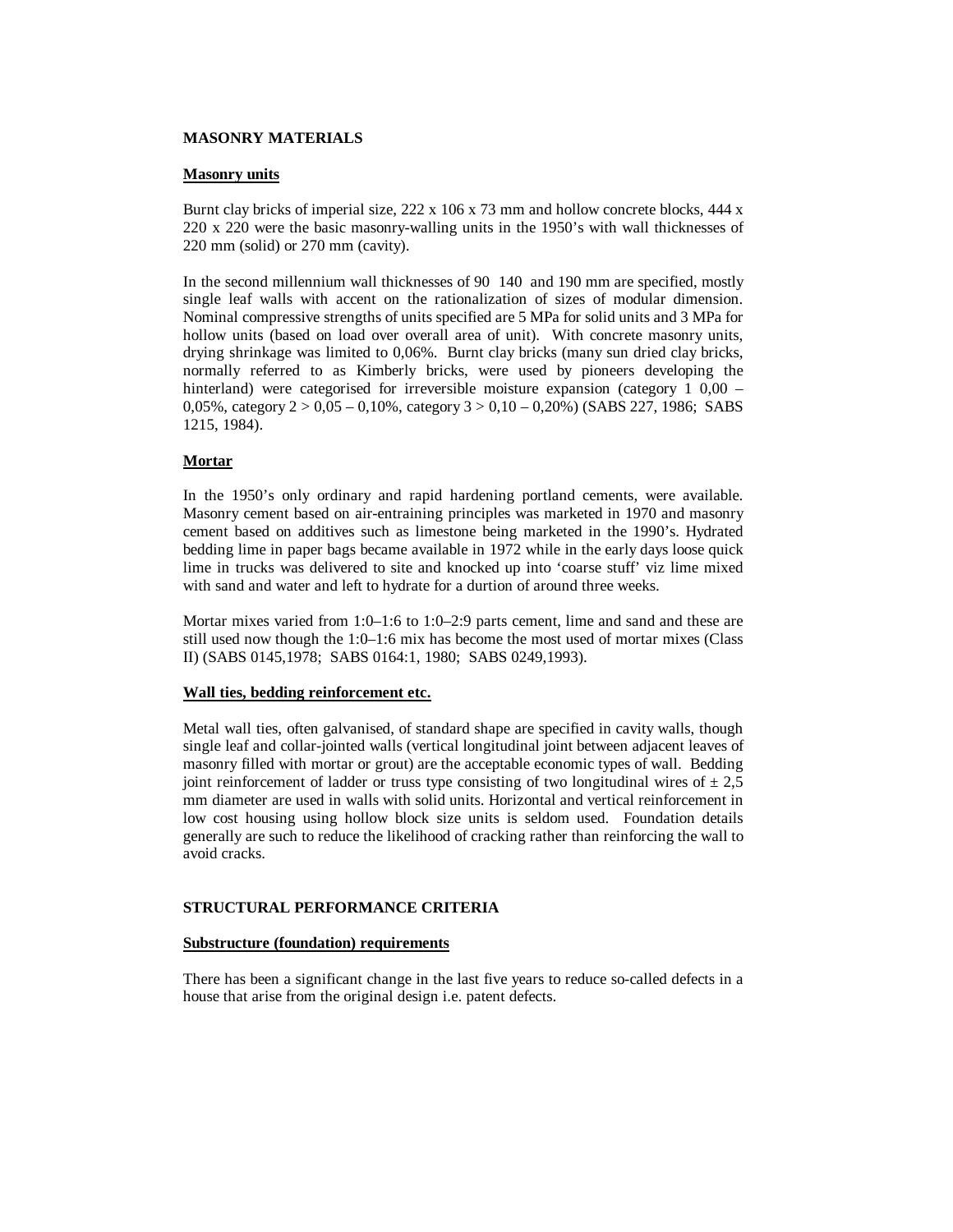"It is acknowledged that minor foundation movements occur on nearly all sites and that it is not possible to design a foundation that will economically protect buildings from movements under all circumstances. Accordingly this code of practice is aimed at the avoidance of significant damage provided that sites are properly maintained" (JSD, 1995).

The National Home Builders Registration Council in their structural warranty scheme accept damage that may occur in masonry walls associated with ground movement viz. fine internal cracks which can easily be treated during normal decoration, with cracks rarely visible in external masonry, crack width being less than 1 mm – isolated and localised (NHBRC, 1999).

However, in the case of single storey construction on sites as designated as being of poorer foundation support the level of expected damaged may be higher provided that this level of damage is stated clearly and unambiguously in the written contract with the purchaser.

In principle, foundations should be designed and constructed to transmit loads from superstructures and substructures to soil horizons safely and without causing excessive movements or distress in the elements they support.

The total settlement of a housing unit after completion should not exceed 20 mm and 10 mm for user performance levels 1 and 2 respectively.

Tilt in walls (and floors) should not exceed 1:100 to 1:200 for user performance levels 1 and 2 respectively.

In general, the level of expected damage is mainly of an aesthetic nature can easily be attended to in the course of normal redecoration.

## **Superstructure requirements**

Superstructure walls should be designed and constructed to safely withstand any load which they are likely to be subjected to over the lifetime of the structure without impairing weather tightness and without distortion and distress (cracking and deflection).

#### Structural strength and stability

Housing units should withstand small or moderate intensity earthquakes without structural damage and with non-structural damage not more severe than associated with small differential ground movements (JSD, 2000).

Damage from winds associated with a 50-year occurrence interval should not cause damage to the inhabitants though the roof covering may blow off. With say intense thunderstorms the structure should not collapse.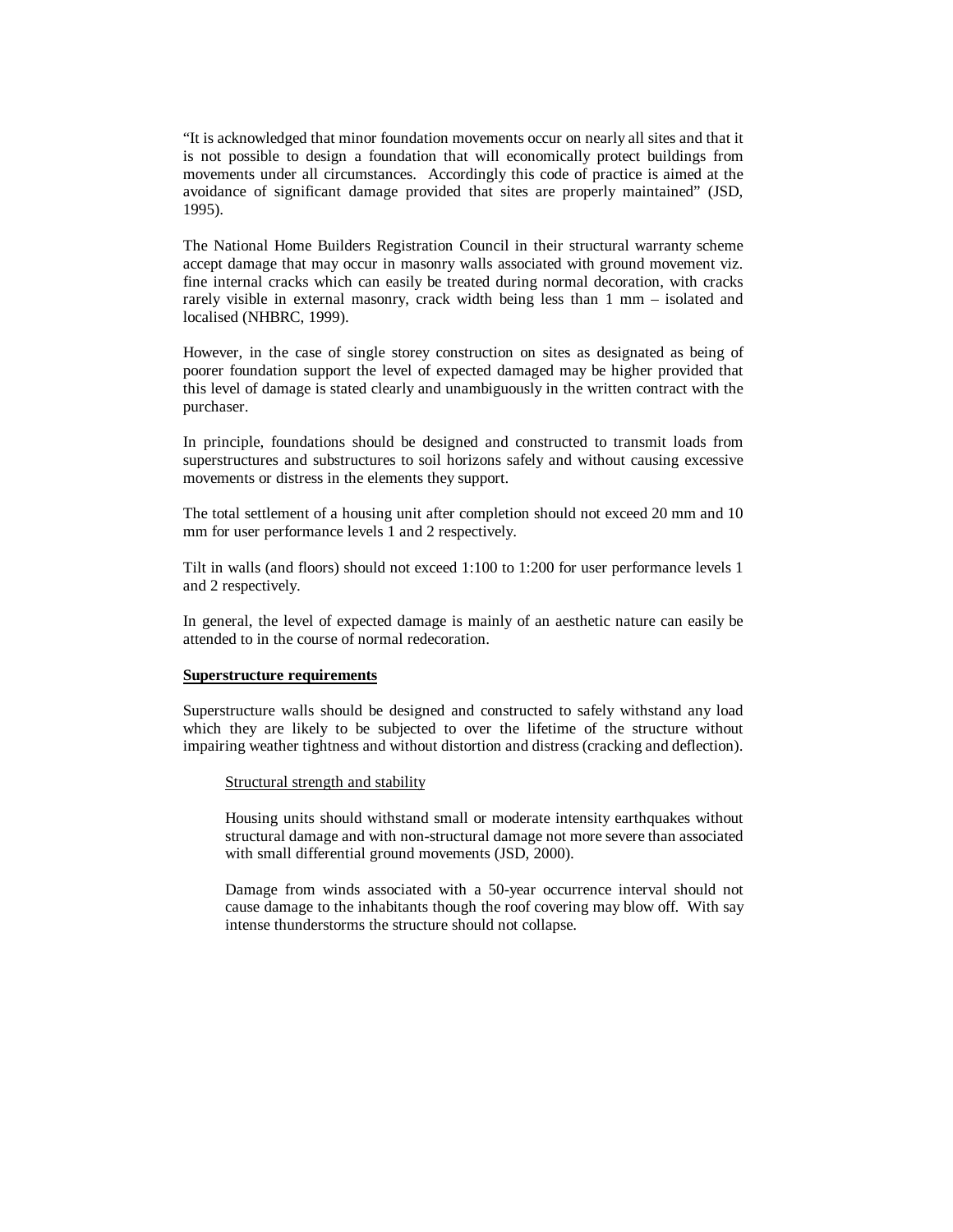### Robustness (vulnerability to damage)

Walls are required to have a reasonable degree of resistance to damage from any impact that is likely to occur during construction and in normal everyday use. The impact could be the result of people colliding with walls or localised blows from sharp-edged objects such as furniture. Walls should also withstand door slamming and be able to support fixtures which homeowners wish to attach to such walls. Walls should also resist hail damage.

Walls should not collapse or be permanently deformed or displaced by more than  $1/600<sup>th</sup>$  of their height or have cracks that cannot be readily repaired of aggregate length not exceeding 300 mm and width not wider than 0,5 mm when struck by a soft body having an impact as set out in Tables 2 and 3.

**Note:** Where it can be demonstrated by means of a rational design that a wall is capable of withstanding a horizontal concentrated force of 0,5kN acting normal to the wall surface over an area of  $0,1 \text{ m} \times 0,1 \text{ m}$  at any point at a height of  $1,3 \text{ m}$ above the floor level or a horizontal distributed force of 9,5 kN/m at a height of 1,3 m, whichever is the most severe, the wall may be deemed to have sufficient robustness and as such to satisfy the robustness requirements.

|                           | Impact resistance energy levels (Joules) |          |                        |          |
|---------------------------|------------------------------------------|----------|------------------------|----------|
| Type of wall              | Internal Walls                           |          | <b>External Walls</b>  |          |
|                           | (Impact from Inside $@$ )                |          | (Impact from Outside@) |          |
|                           | Without                                  | Without  | Without                | Without  |
|                           | causing                                  | causing  | causing                | causing  |
|                           | appreciable                              | collapse | appreciable            | collapse |
|                           | cracking or                              |          | cracking or            |          |
|                           | permanent                                |          | permanent              |          |
|                           | deformation                              |          | deformation            |          |
| Masonry or heavy weight   | 132                                      | 265      | 265                    | 412      |
| construction              |                                          |          |                        |          |
| Light weight construction | 132                                      | 265      | 265                    | 412      |

Table 2. User performance level 1 – Resistance levels of wall surfaces to soft body impact damage

Walls shall not be punctured nor, in the case of materials of a non-fibrous nature, be indented or locally displaced by more than 3 mm after two blows from sharp edged or pointed tools generating impact energies of 4,2 Joules in respect of User Performance Level 1 and the values tabulated in Table 4 in respect of User Performance Level 2. There must also be no readily visible cracks (i.e. wider than 0,25 mm) and their aggregate length must not exceed 300 mm.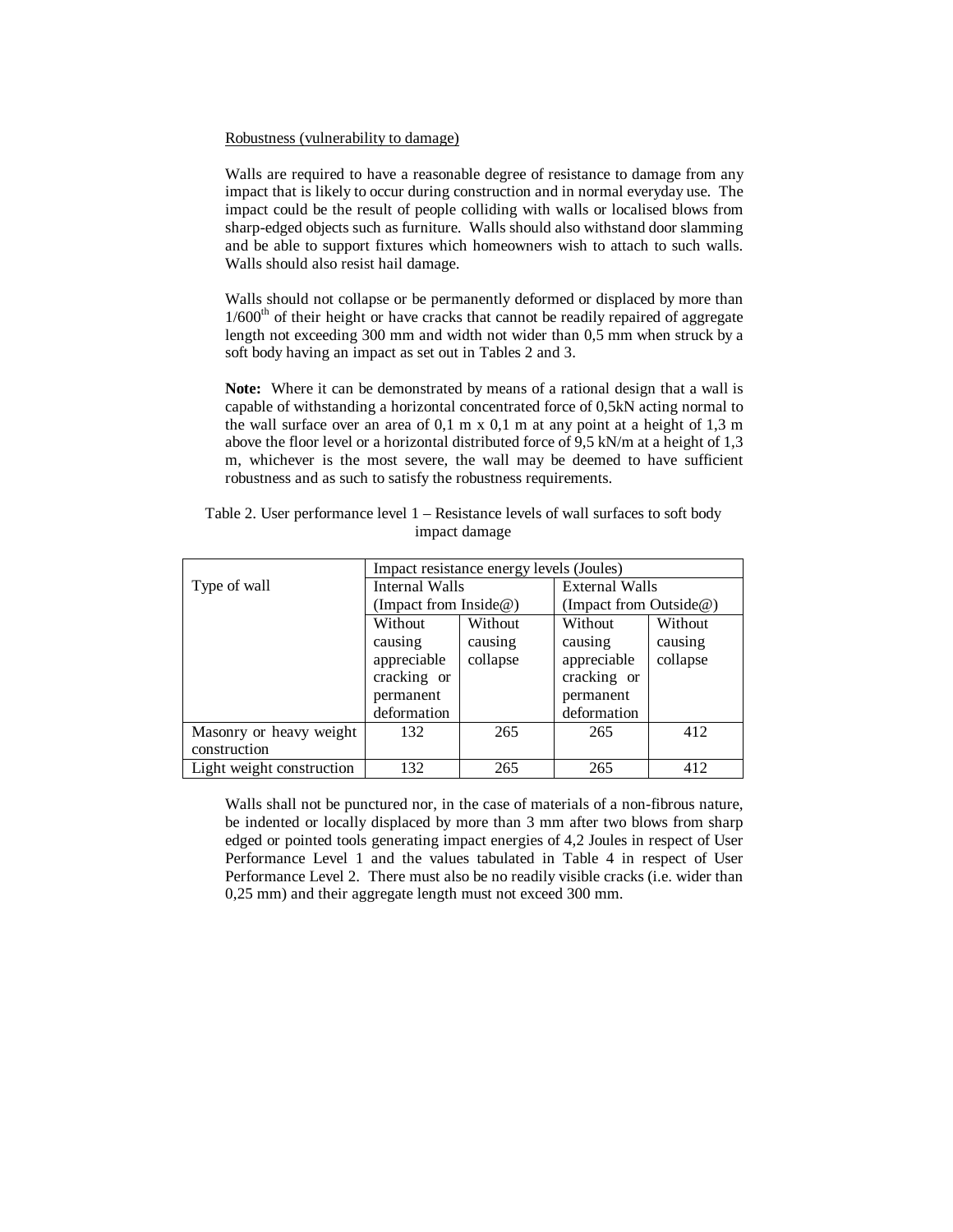|                     | Impact resistance energy levels (Joules) |                                |                                      |                               |
|---------------------|------------------------------------------|--------------------------------|--------------------------------------|-------------------------------|
| Type of Wall        | Internal walls other than those          |                                | Internal                             | walls around<br>lift          |
|                     | mentioned in column on the               |                                | shafts,                              | stairwells,<br>escape         |
|                     | right.                                   |                                |                                      | routes, load bearing internal |
|                     |                                          | External walls at ground floor | walls.                               |                               |
|                     | level (impact from "inside").            |                                |                                      | External walls at first floor |
|                     | External walls at first floor            |                                | and higher levels<br><i>(impact)</i> |                               |
|                     |                                          | and higher levels (impact from | "inside).                            |                               |
|                     | "outside").                              |                                | External walls at ground floor       |                               |
|                     |                                          |                                | level (impact from "outside").       |                               |
|                     | Without                                  | Without                        | Without                              | Without                       |
|                     | causing                                  | causing                        | causing                              | causing                       |
|                     | appreciable                              | collapse                       | appreciable                          | collapse                      |
|                     | cracking<br><sub>or</sub>                |                                | cracking<br><sub>or</sub>            |                               |
|                     | permanent                                |                                | permanent                            |                               |
|                     | deformation                              |                                | deformation                          |                               |
| Masonry or heavy    | 176                                      | 412                            | 265                                  | 530                           |
| weight construction |                                          |                                |                                      |                               |
| Light weight        | 132                                      | 265                            | 265                                  | 412                           |
| construction        | (framing)                                |                                |                                      |                               |
|                     | 88                                       | 265                            | 265                                  | 412                           |
|                     | (cladding)                               |                                |                                      |                               |

Table 3. User performance level 2 – Resistance levels of wall surfaces to soft-body impact damage

# Table 4. Resistance levels of wall surfaces to hard body impact damage (user performance level 2)

| Type of Wall                                             | Impact energy (Joules) |
|----------------------------------------------------------|------------------------|
| External walls                                           |                        |
| - at ground level (impact from inside)                   | 5.3                    |
| - at ground level (impact from outside)                  | 7.9                    |
| - at first floor and higher levels (impact from inside)  | 5.3                    |
| - at first floor and higher levels (impact from outside) | 7.9                    |
|                                                          |                        |
| Internal walls                                           |                        |
| - non load bearing                                       | 5.3                    |
| - load bearing                                           | 7.9                    |
| - around lift shafts, escape routes                      | 7.9                    |

Walls shall be able to support the following fittings under the conditions stipulated:

- Lightweight fittings having a maximum loaded mass 8 kg, such as coat hooks, towel rails, notice boards and medicine cabinets, at any location within the wall;
- Medium weight fittings having a maximum loaded mass of 25 kg, such as hand basins, cisterns and medium sized cupboards, at designated locations within the wall.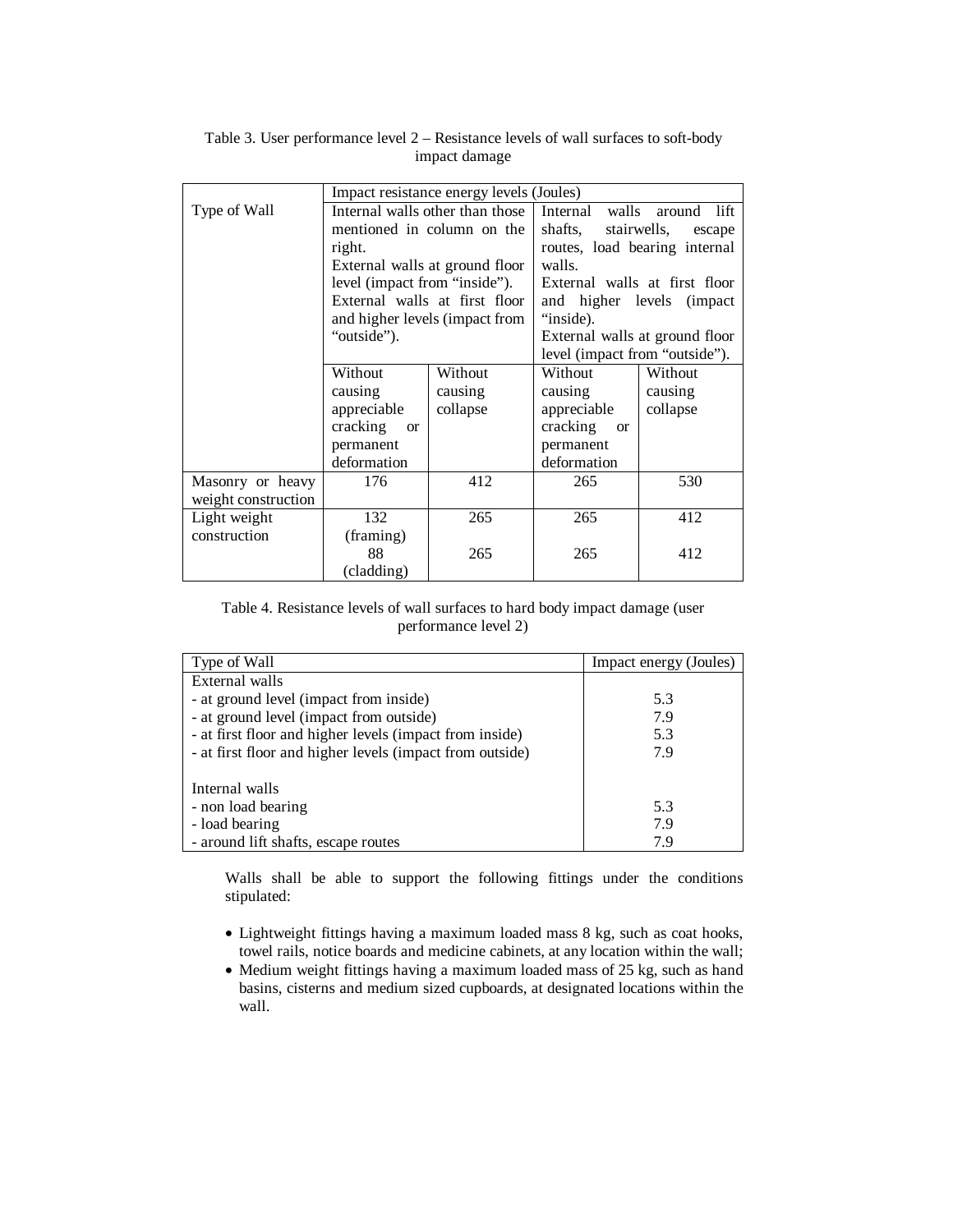The loosening and withdrawal of the fixing devices shall not cause more than minor, readily repairable damage to the wall.

Doors shall be attached to walls in such a manner that the slamming of a door will not cause damage to a wall or cause the frame to detach from the wall.

Walls of housing units located in areas where severe hailstorms are likely shall withstand a kinetic energy of not less than  $10 \pm 2$  J.

# **CONCLUSION**

The basic structural performance criteria for masonry in low cost housing have remained virtually unchanged over the last 50 years though they have been re-evaluated and reassessed at regular intervals.

Essentially they are based on safety and health considerations in the generally benign climate of the country.

Hollow block size units mostly made of concrete are used extensively, the quality varying from those made in the modern urban based plants to those made on site in remote rural areas.

In the structural limit state design of highly stressed masonry walls the quality of the masonry products used, and the quality of workmanship is considered. For single storey low cost housing the criteria set out in this paper are accepted as satisfactory.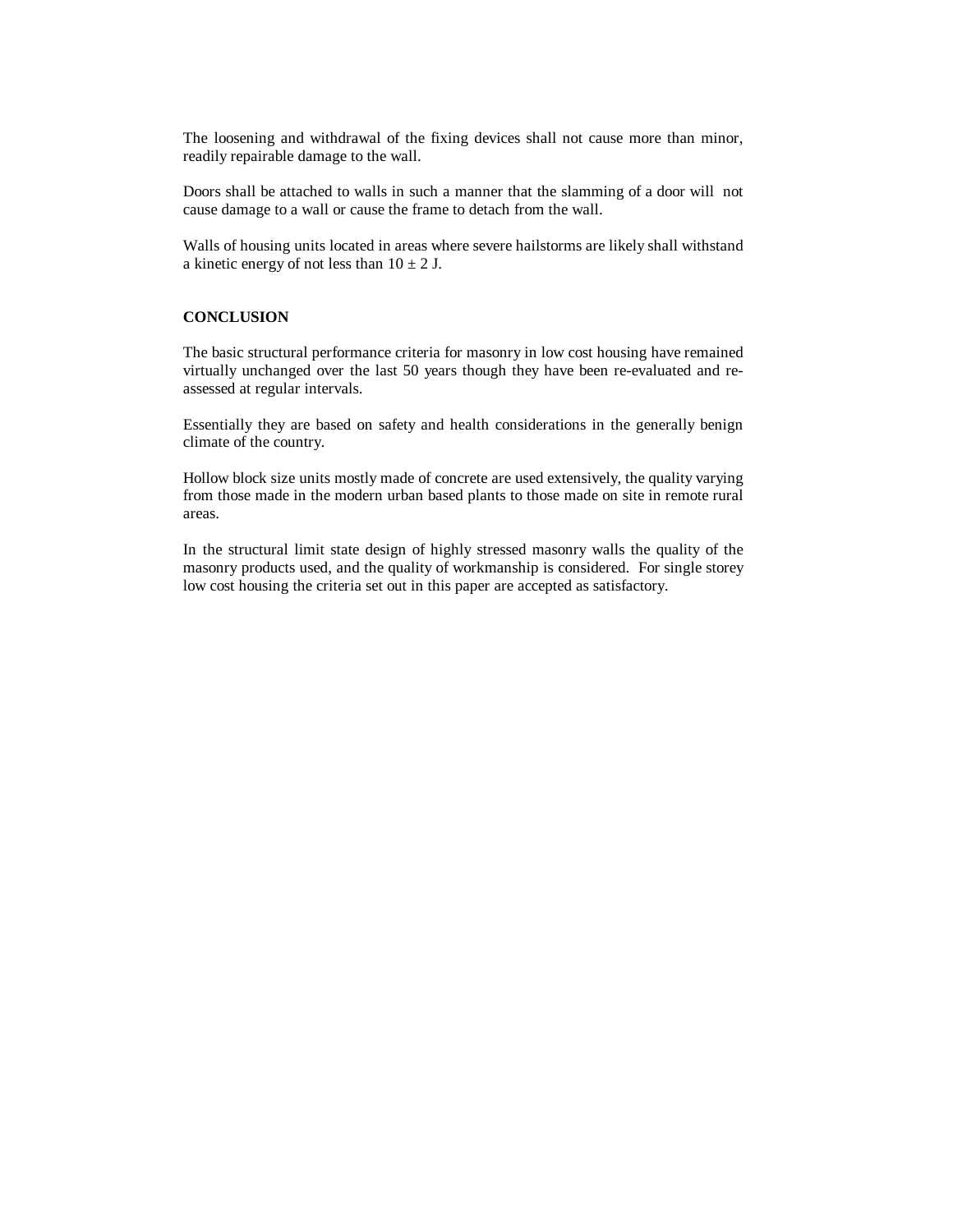# **ANNEX A**

# **Differences between user performance levels**

| <b>Technical Aspect</b>       | Differences between user performance levels                                                        |
|-------------------------------|----------------------------------------------------------------------------------------------------|
| Size and type of home         | User Performance Level 1 housing units are restricted to                                           |
|                               | those which have no basement, are of single storey                                                 |
|                               | construction, have floor areas of less than 80 $m2$ and have a                                     |
|                               | maximum length between intersecting walls or members                                               |
|                               | providing lateral support of 6,0 metres.                                                           |
| Maintenance cycles            | Housing units built in terms of User Performance Level 1                                           |
|                               | may require more frequent maintenance.                                                             |
| Earthquake                    | Nil                                                                                                |
| Windstorms                    | Nil                                                                                                |
| Deflection<br>and             | User Performance Level 1 deflections and deviation from                                            |
| deviation<br>the<br>from      | the horizontal and vertical are greater than those associated                                      |
| horizontal and vertical       | User Performance Level<br>with<br>2<br>and                                                         |
|                               | may be<br>visible/noticeable to a trained eye although structural                                  |
|                               |                                                                                                    |
| Expected damage               | performance and safety is not impaired.<br>The degree of expected damage will generally be greater |
| in<br>walls and floors        | where user Performance Level 1 is selected; such damage                                            |
|                               | will nevertheless be of a minor nature and be repairable                                           |
|                               | during the course of normal redecoration.                                                          |
| Behaviour in fire             |                                                                                                    |
|                               | Restrictions will be placed on the size and layout of the                                          |
|                               | housing unit in the case where User Performance Level 1 is<br>selected.                            |
| condensation                  |                                                                                                    |
| Severe                        | No prohibition placed on the use of housing units with poor                                        |
| consequential<br>and          | thermal performance in areas with high winter rainfall and                                         |
| mould growth                  | humidity such as the southern Cape Condensation Problem                                            |
|                               | areas, provided that it can be demonstrated that the housing                                       |
|                               | unit is upgradeable to User Performance Level 2 without                                            |
| by biological                 | having to rebuild the structure".<br>Nil                                                           |
| Attack                        |                                                                                                    |
| agents<br>Abrasion resistance | Nil                                                                                                |
|                               |                                                                                                    |
| Rising damp                   | Nil                                                                                                |
| Resistance of walls and       | Minor ingress may be experienced in infrequent major                                               |
| roofs to rain penetration     | storms but not to the extent that any permanent damage                                             |
|                               | may be caused <sup>+</sup> .                                                                       |
| Hail resistance               | Where User Performance Level 1 is selected, elements                                               |
|                               | other than normal glazing may be more susceptible to hail                                          |
|                               | damage in severe hailstorms.                                                                       |
| local<br>Resistance<br>to     | The resistance to local damage when struck by sharp edged                                          |
| body<br>damage/soft           | objects and the ability to hold fittings and the impact                                            |
| impact                        | resistance to soft body impacts will be lower in the case of                                       |
|                               | User Performance Level 1 than that for User Performance                                            |
|                               | Level 2.<br>The reduction in performance does not                                                  |
|                               | compromise the safety of the structure in any way under all                                        |
|                               | normal circumstances of use.                                                                       |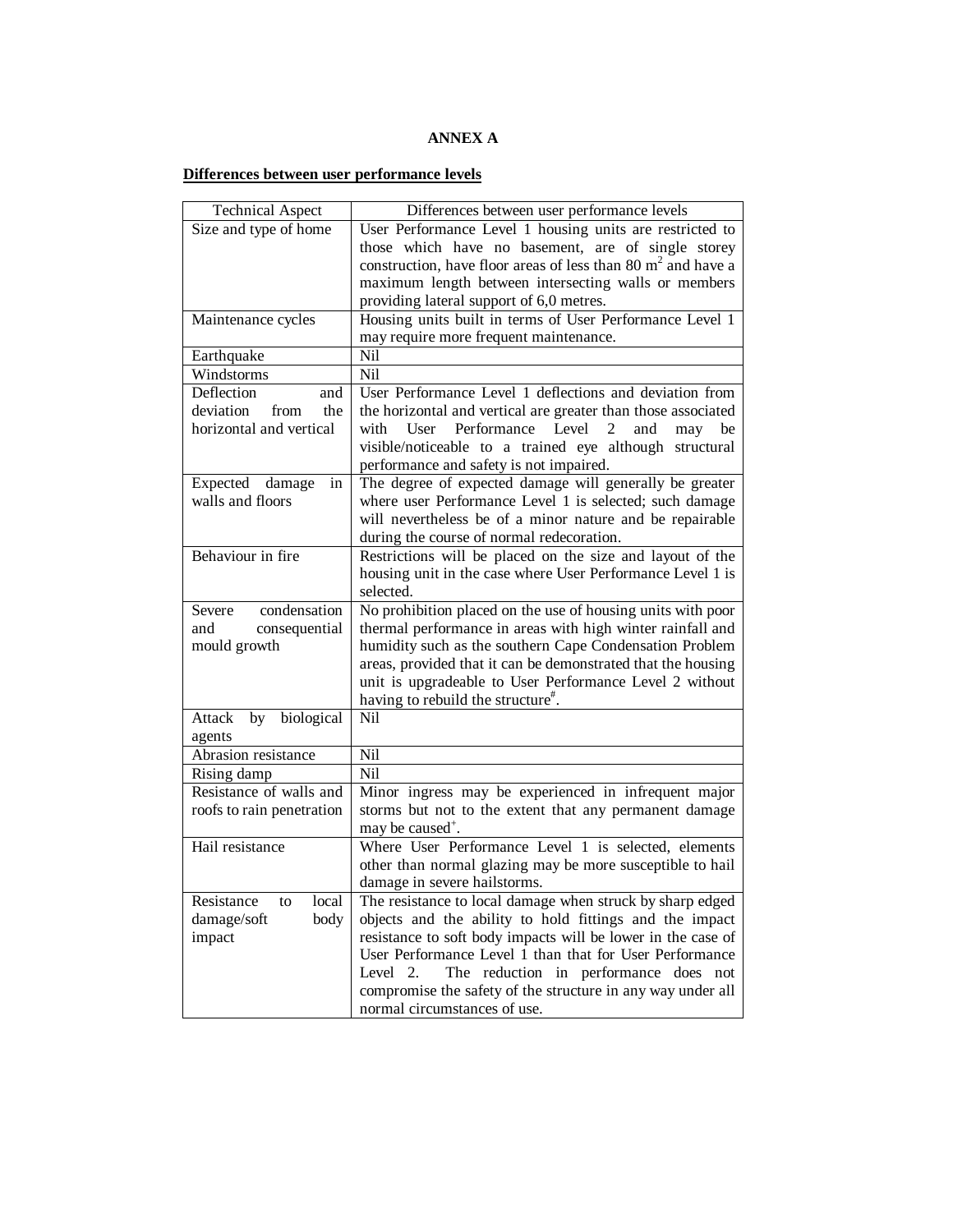#### **Differences between user performance levels (continued)**

| <b>Technical Aspect</b> | Differences between user performance levels          |  |
|-------------------------|------------------------------------------------------|--|
| <b>Accuracy</b>         | of Tolerances will be greater (i.e. relaxed) in User |  |
| construction            | Performance Level 1 housing.                         |  |

# Sufficient information must be provided to potential end-users so that they are aware of the severity of the indoor conditions that they might encounter and the steps they can take to upgrade the unit.

+ It is possible by means of surface coatings to upgrade a User Performance Level 1 housing unit to a User Performance Level 2 housing unit in this aspect.

### **ANNEX B**

# **Sandbag impact test (soft body impacts)**

The test is carried out on a representative wall specimen, approximately 4,0 m long and of storey height (see Figure B.1). The wall must include a standard door opening positioned between 300 mm and 450 mm from one end of the wall. The top and bottom of the wall are fixed and both ends supported as in practice; end returns may be provided for this purpose if necessary.



Figure B.1. Sandbag impact test

A 250 mm diameter leather or fabric bag containing 30 kg of sand is suspended by a rope from a convenient point above the top of the wall (see Figure B.1). The bag should touch the surface of the wall lightly and its centre of mass should be within 1000 mm above "floor level" or ground level, as appropriate for internal and external faces respectively,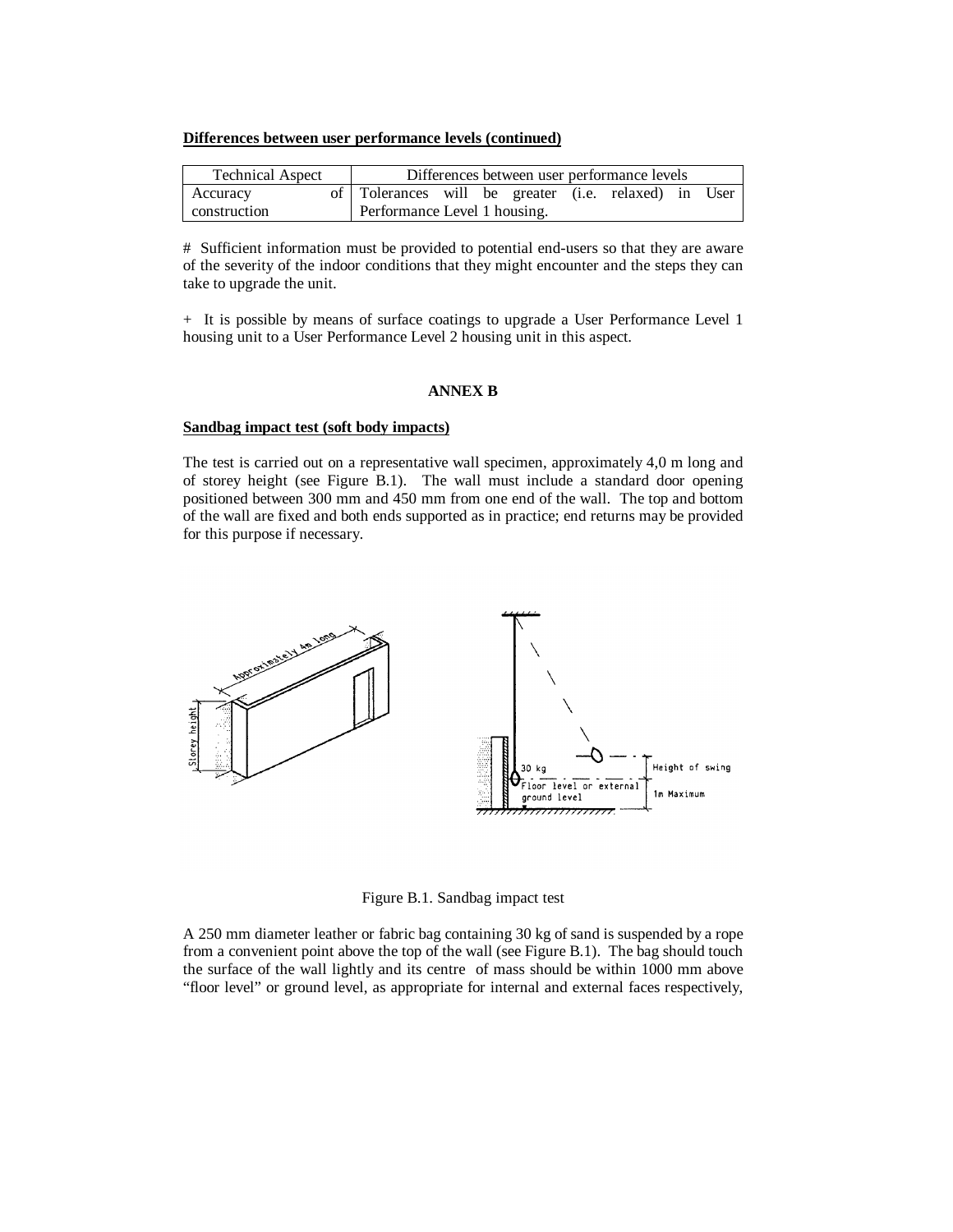when it is hanging freely at rest. The bag may impact any other point deemed necessary by the evaluator.

The bag is drawn away pendulum fashion from the wall at right angles to the face of the wall until its centre of mass is at the required height of swing above its initial free hanging position. It is then released and allowed to swing pendulum-wise and strike the wall. Two impacts are made from each height of swing on each point tested.

When the test structure is of unframed construction, this operation is carried out as near as possible to a point midway in the length of the wall. It is also repeated near the end of the wall farthest from the door. If the wall is of framed construction, points of impact are chosen that are both between and on the line of the framing and joints (if applicable).

The height of swing that will provide the required level of impact energy is set out in Table B.1.

| Height of swing (mm) | Impact (Joules) |
|----------------------|-----------------|
| 300                  | 88              |
| 450                  | 132             |
| 600                  | 176             |
| 900                  | 265             |
| 1400                 | 412             |
| 1800                 | 530             |

Table B.1. Height of swing in sandbag test required to simulate a range of impacts on walls

## **ANNEX C**

#### **Steel Tool Test (hard-body impacts)**

The test may be carried out on the same structure that is used for the sandbag test or a separate wall specimen at least 1,0 m wide. A 38 mm diameter steel impact tool with a mass of 1,8 kg, shaped like a chisel with a hardened edge 38 mm wide, rounded to a 2,5 mm radius and attached to a rigid pendulum which pivots in a metal frame is used (see Figure C.1).

The tool is positioned so that when it is hanging freely at rest the chisel edge lightly touches the surface of the wall with the tool's long axis at right angles to the wall and the chisel edge horizontal. The tool is drawn away from the wall, pendulum fashion, until its centre of mass is at the required height of swing above its initial free-hanging position. The tool is released to swing back and strike the wall with the full width of its edge. Two impacts are made on each point tested from each height of swing.

If the wall is of framed construction, then the test is performed on the line of framing, close to, but not on the line of the framing, and midway between lines of the framing.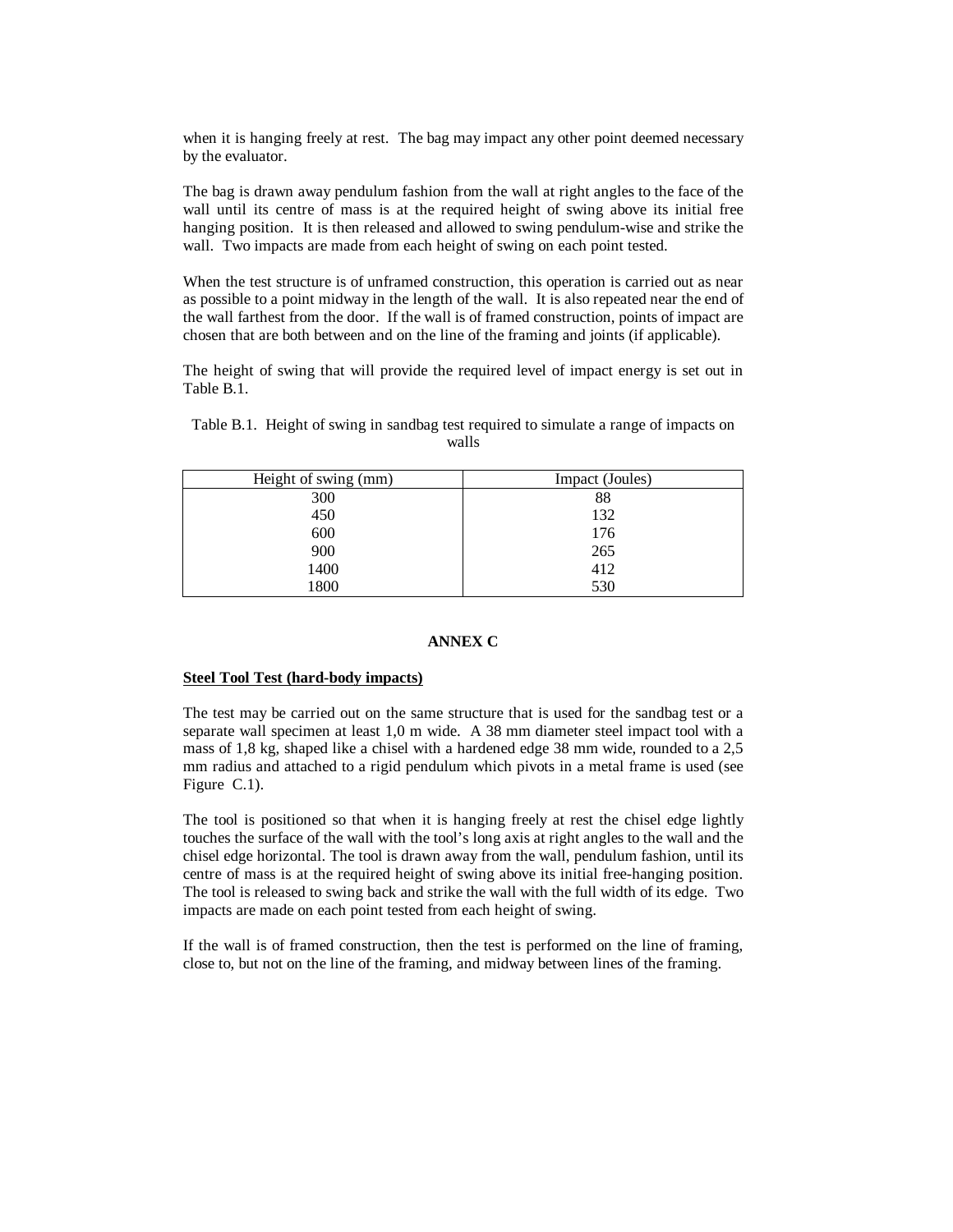The height of swing that will provide the required level of energy to is set out in Table C.1



Figure C.1. Steel tool impact resistance test apparatus

Table C.1 Height of swing required in steel tool impact resistance test to simulate a range of impacts on walls

| Height of swing (mm) | Impact (Joules) |
|----------------------|-----------------|
| 200                  |                 |
| 250                  | 5.3             |
| 27 <sup>r</sup>      | 7 G             |